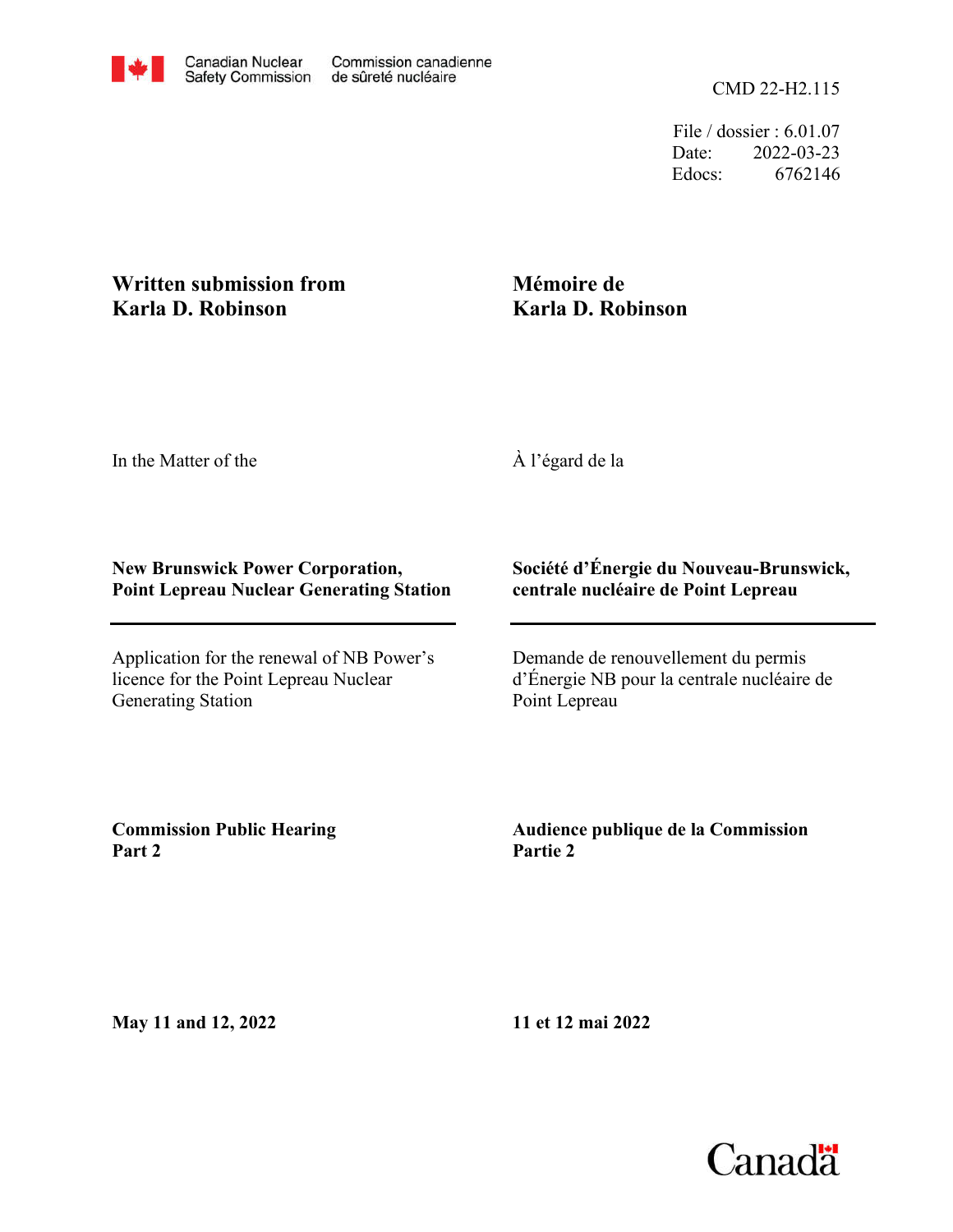From: Sent: To: Subject: Intervention PLNGS Hearing Ref. 2022-H-02 Interventions / Interventions (CNSC/CCSN) March 23, 2022 8:04 AM Karla D. Robinson

To Whom It May Concern:

Please consider this email my written intervention to the Canadian Nuclear Safety Commission, regarding the licence renewal of the NB Power Point Lepreau Nuclear Generating Station.

I am a parent concerned about the future of my children and leaving them with legacy radioactive waste.

NB Power's request to renew the licence of PLNGS for 25 years would effectively prevent any public input during the remaining life of the station.

A lengthy renewal at a time when there are so many uncertainties that could affect the station's safety, reliability and financial viability, would show a flagrant disregard for the public interest. It is critical that there be regular, timely opportunities to input the evolving needs and concerns of upcoming generations in New Brunswick.

NB Power's request to renew the licence of PLNGS for 25 years would effectively prevent any public input during the remaining life of the station.

A 25-year licence means that we will have no chance to have our say again until 2047!

The Bay of Fundy is one of the natural wonders of North America. We already know that the Lepreau nuclear plant is killing fish in the Bay due to entrainment from the water intake. A 25-year licence period may decrease the amount of regular assessments of the decline in marine health.

The Lepreau nuclear plant emits radioactive tritium, a carcinogen, into air and water. Canada's current "safe" limits for tritium are many times higher than in other countries.

The Point Lepreau plant is a financial boondoggle. New Brunswickers may decide to close it down before 25 years.

Conclusion: The CNSC must not renew the operating licence for Point Lepreau power station for the requested 25 years. Instead, the CNSC should continue to consider 5-year relicensing periods, and work toward decommissioning.